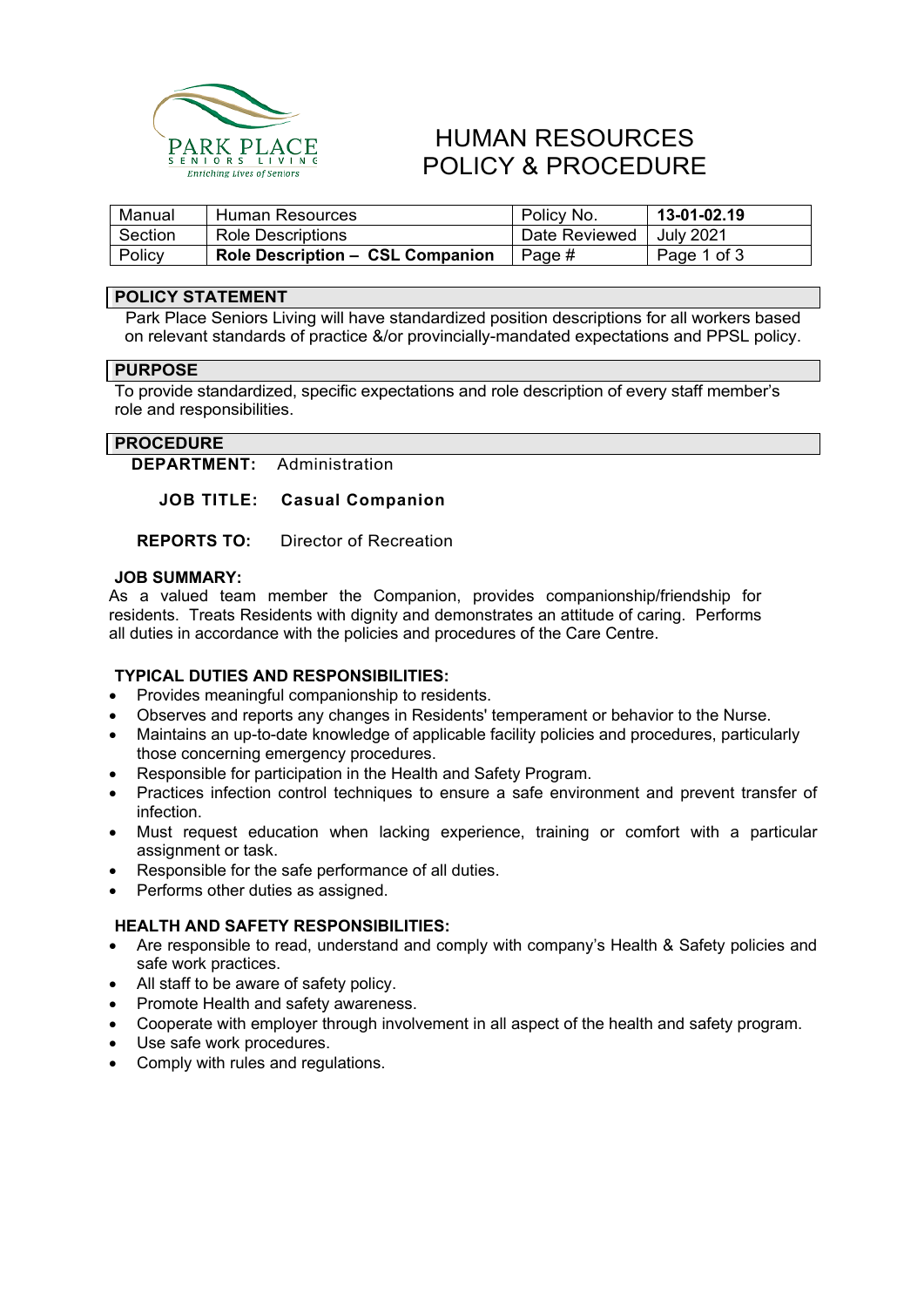

# HUMAN RESOURCES ARK PLACE TUIVIAIN RESUURUES<br>
entiching Lives of Seniors **POLICY & PROCEDURE**

| Manual  | Human Resources                         | Policy No.    | 13-01-02.19 |
|---------|-----------------------------------------|---------------|-------------|
| Section | Role Descriptions                       | Date Reviewed | July 2021   |
| Policy  | <b>Role Description – CSL Companion</b> | Page #        | Page 2 of 3 |

• Are responsible to take every reasonable precaution to protect the safety of themselves, other workers in their area and the general public.

- Report near miss, injury equipment damage accident to their supervisor immediately and complete required reports.
- Report unsafe work conditions.
- Report unsafe acts.
- Make safety suggestions.
- Read minutes posted.
- Set a good example.

#### **QUALIFICATIONS:**

## **Education**

Grade 12 or equivalent is required. Experience with Seniors.

#### Physical Demands:

The Companion position requires a moderate amount of walking, pushing and sitting. In an average day the employee spends 1 to 4 hours walking or pushing a wheelchair.

**Health and Safety Risks - Environment** Refer to Job Task Analysis

| Physical:      | Strain on shoulder, neck and back                                    |
|----------------|----------------------------------------------------------------------|
| Environmental: | Draft, dust exposure, working alone situation, using equipment       |
|                | with moving parts                                                    |
| Biological:    | Exposure to communicable diseases, <i>i.e.</i> colds, influenza, GI. |
| Radiation:     | Liaht                                                                |

High Risk Element: Ergonomics, slips/trips/falls

#### **Prior Experience**

• Experience with seniors is considered an asset.

#### **Special Job Characteristics**

- Must be in good health and free from communicable diseases.
- Must be well groomed and adhere to dress code policy.
- Establish and maintain harmonious relations with staff, residents and family members

#### **Personal Attributes**

- Must demonstrate concern and interest in providing quality companionship to residents.
- Must be able to establish and maintain harmonious relations with staff, residents and families.
- Must demonstrate good communication skills.
- Must be able to work as a team member in a resident focused environment.